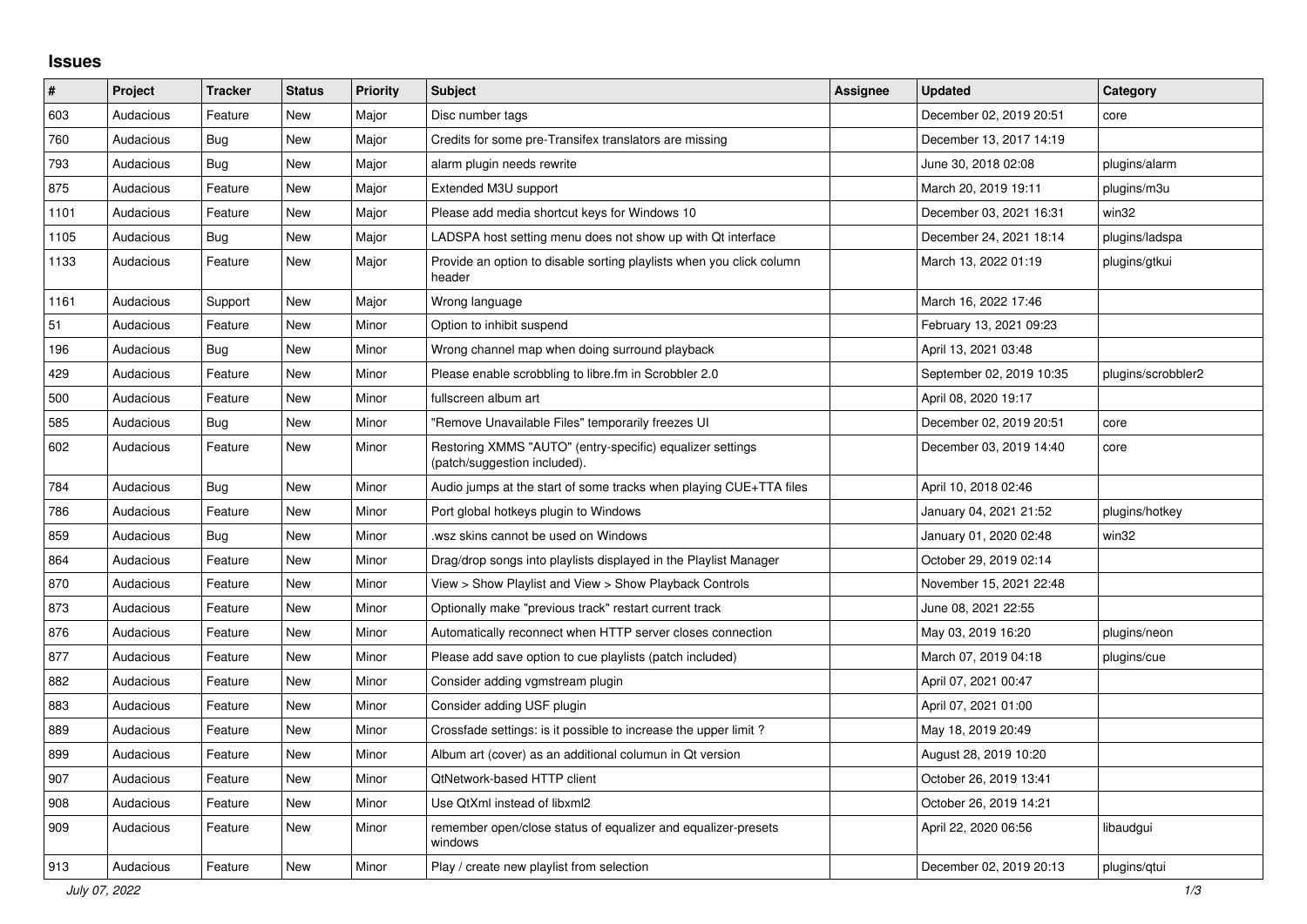| $\vert$ # | Project   | <b>Tracker</b> | <b>Status</b> | <b>Priority</b> | <b>Subject</b>                                                                                      | <b>Assignee</b> | <b>Updated</b>                      | Category                 |
|-----------|-----------|----------------|---------------|-----------------|-----------------------------------------------------------------------------------------------------|-----------------|-------------------------------------|--------------------------|
| 918       | Audacious | Feature        | New           | Minor           | Replace libguess with libuchardet                                                                   |                 | November 19, 2019 05:50             |                          |
| 924       | Audacious | Feature        | New           | Minor           | Option to replace playlist contents by drag and drop                                                |                 | December 02, 2019 20:15             |                          |
| 943       | Audacious | Feature        | New           | Minor           | Being able to add several folders to the library, and arrange that<br>Audacious recognizes symlinks |                 | March 23, 2020 15:41                | plugins/search tool      |
| 945       | Audacious | Feature        | New           | Minor           | Balance control in newer interface                                                                  |                 | March 23, 2020 13:28                | plugins/qtui             |
| 955       | Audacious | Feature        | New           | Minor           | Enqueue option                                                                                      |                 | April 09, 2020 03:54                |                          |
| 956       | Audacious | Feature        | <b>New</b>    | Minor           | Stream to chromecast                                                                                |                 | January 11, 2021 01:19              |                          |
| 968       | Audacious | Feature        | New           | Minor           | Loop PSF files at normal loop points during repeat mode                                             |                 | April 16, 2020 03:25                | plugins/psf              |
| 969       | Audacious | Feature        | New           | Minor           | streamtuner plugin: Please add column-sortability, or at least sort<br>alphabetically by 1st column |                 | June 16, 2020 09:54                 | plugins/streamtuner      |
| 973       | Audacious | Bug            | New           | Minor           | "snd_pcm_recover failed" alsa error and "String leaked" warnings                                    |                 | August 28, 2021 08:52               |                          |
| 975       | Audacious | <b>Bug</b>     | <b>New</b>    | Minor           | Segfault/leak on exit with streamtuner enabled                                                      |                 | Ariadne Conill   May 01, 2020 00:17 | plugins/streamtuner      |
| 987       | Audacious | Feature        | New           | Minor           | Closing of Search Library tool by same method as opening it                                         |                 | May 13, 2020 00:15                  |                          |
| 993       | Audacious | Bug            | New           | Minor           | Lyrics for streamed content are written to cache but not read.                                      |                 | June 07, 2020 13:10                 | plugins/lyricwiki        |
| 995       | Audacious | Feature        | New           | Minor           | Add star rating to songs                                                                            |                 | June 16, 2020 09:56                 |                          |
| 996       | Audacious | Feature        | New           | Minor           | Refine playlists when searching (search all playlists)                                              |                 | June 16, 2020 09:58                 |                          |
| 1011      | Audacious | Feature        | New           | Minor           | Visible separator of folders in the playlist                                                        |                 | July 18, 2020 16:10                 |                          |
| 1013      | Audacious | Feature        | New           | Minor           | Request re Album Art using music file metatag                                                       |                 | August 03, 2020 22:48               |                          |
| 1014      | Audacious | Bug            | New           | Minor           | Some .VGM/.VGZ files fail to play                                                                   |                 | August 17, 2020 15:29               | plugins/console          |
| 1017      | Audacious | Feature        | <b>New</b>    | Minor           | QT Global Hotkeys rework proposal and cross-platform support                                        | Domen Mori      | December 07, 2020 04:22             | plugins/hotkey           |
| 1046      | Audacious | Feature        | New           | Minor           | Add all id3v2 frames in the settings of Playlist available columns                                  |                 | December 28, 2020 21:14             | plugins/gtkui            |
| 1047      | Audacious | Feature        | New           | Minor           | Stop playing after any chosen track                                                                 |                 | December 29, 2020 01:23             |                          |
| 1048      | Audacious | Feature        | New           | Minor           | PipeWire support                                                                                    |                 | May 04, 2022 19:36                  |                          |
| 1057      | Audacious | Feature        | New           | Minor           | Matroska (mka) chapter support                                                                      |                 | August 27, 2021 22:54               |                          |
| 1058      | Audacious | Feature        | New           | Minor           | Allow changing the language/locale in settings                                                      |                 | January 30, 2021 18:11              |                          |
| 1066      | Audacious | Feature        | New           | Minor           | Allow Equalizer window to be resized.                                                               |                 | February 11, 2021 10:05             |                          |
| 1067      | Audacious | Feature        | New           | Minor           | Equalizer adjustments are coarse.                                                                   |                 | February 11, 2021 10:09             |                          |
| 1071      | Audacious | Feature        | New           | Minor           | Linkage could be improved for packagers.                                                            |                 | March 31, 2021 00:32                |                          |
| 1072      | Audacious | Feature        | New           | Minor           | QT AOSD plugin                                                                                      |                 | February 17, 2021 21:18             | plugins/aosd             |
| 1076      | Audacious | Feature        | New           | Minor           | Adjustable background and fonts colors and fonts size in<br>playlist---zoomable playlist            | Tom Hammer      | March 09, 2021 00:38                | plugins/playlist-manager |
| 1082      | Audacious | Feature        | New           | Minor           | File writer option to pad track numbers with leading zeros                                          |                 | March 31, 2021 00:15                | plugins/filewriter       |
| 1088      | Audacious | Feature        | New           | Minor           | plugin: status icon: ADD option to select tray mouse Middle Click action                            |                 | April 11, 2021 12:05                | plugins/statusicon       |
| 1091      | Audacious | Feature        | New           | Minor           | Built-in lyrics support                                                                             |                 | April 28, 2021 18:24                |                          |